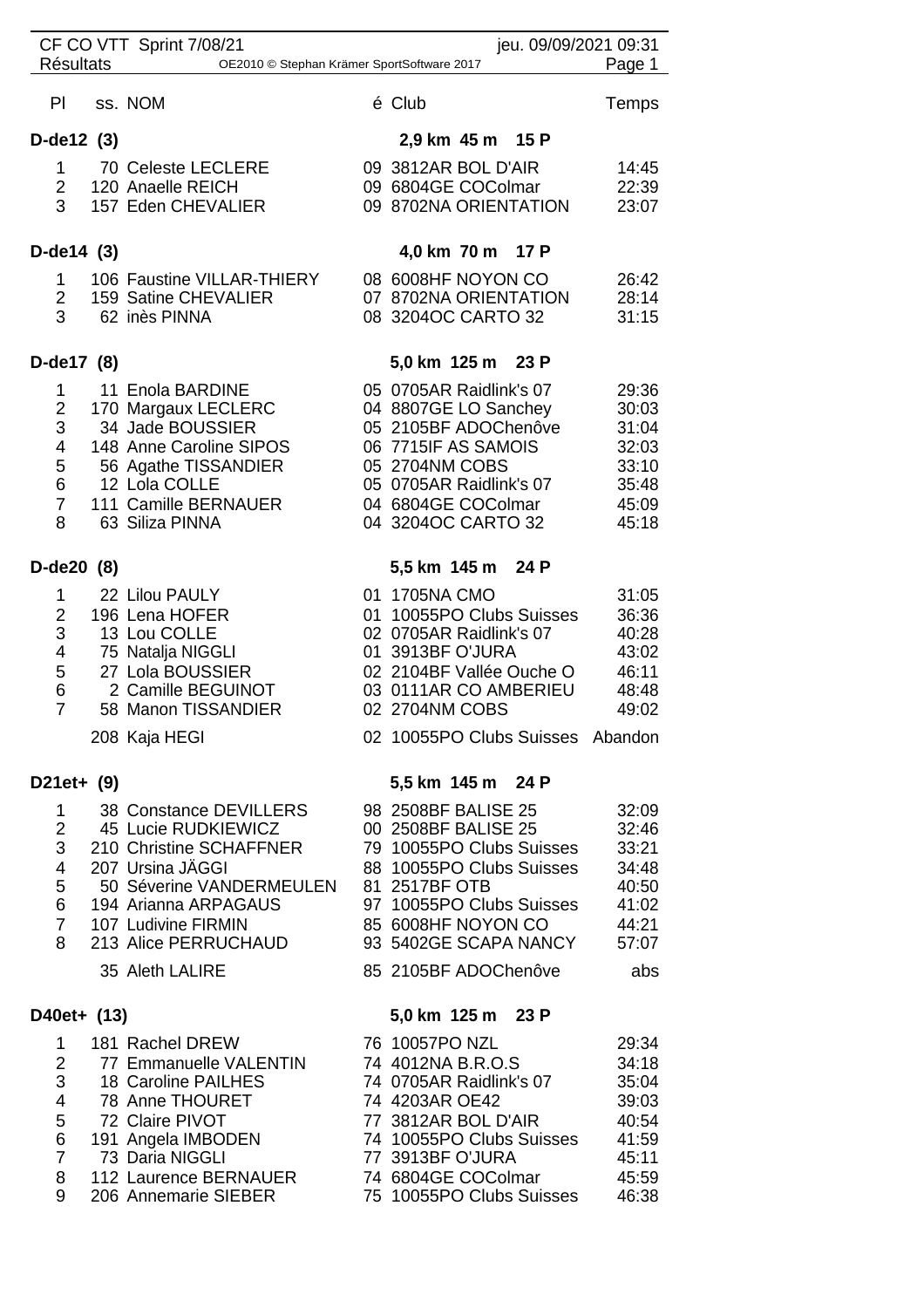| CF CO VTT Sprint 7/08/21<br>jeu. 09/09/2021 09:31                               |  |                                                                                                                                                                                                                                                                       |  |                                  |                                                                                                                                                              |                                                                                                                                     |                                                                                                             |
|---------------------------------------------------------------------------------|--|-----------------------------------------------------------------------------------------------------------------------------------------------------------------------------------------------------------------------------------------------------------------------|--|----------------------------------|--------------------------------------------------------------------------------------------------------------------------------------------------------------|-------------------------------------------------------------------------------------------------------------------------------------|-------------------------------------------------------------------------------------------------------------|
| <b>Résultats</b><br>Page 2<br>OE2010 © Stephan Krämer SportSoftware 2017        |  |                                                                                                                                                                                                                                                                       |  |                                  |                                                                                                                                                              |                                                                                                                                     |                                                                                                             |
| PI.                                                                             |  | ss. NOM                                                                                                                                                                                                                                                               |  | é Club                           |                                                                                                                                                              |                                                                                                                                     | Temps                                                                                                       |
| D40et+ (13)                                                                     |  |                                                                                                                                                                                                                                                                       |  |                                  | 5,0 km 125 m 23 P                                                                                                                                            |                                                                                                                                     | (suite)                                                                                                     |
| 10<br>11                                                                        |  | 57 Audrey TISSANDIER<br>121 Elise REICH                                                                                                                                                                                                                               |  | 77 2704NM COBS                   | 79 6804GE COColmar                                                                                                                                           |                                                                                                                                     | 57:24<br>57:32                                                                                              |
|                                                                                 |  | 28 Véronique BOUSSIER<br>24 Sandrine NOBLE                                                                                                                                                                                                                            |  |                                  | 77 1905NA BriveCorrèzeC                                                                                                                                      | 72 2104BF Vallée Ouche O                                                                                                            | Abandon<br>abs                                                                                              |
| D50et+ (12)                                                                     |  |                                                                                                                                                                                                                                                                       |  | 5,0 km 125 m                     |                                                                                                                                                              | 23 P                                                                                                                                |                                                                                                             |
| 1<br>$\overline{2}$<br>3<br>4<br>5<br>6<br>$\overline{7}$<br>8<br>9<br>10<br>11 |  | 104 Aurélie VILLAR<br>98 Sophie PISZCZOROWICZ<br>200 Ursula HÄUSSERMANN<br>47 Isabelle WYMER<br>124 Martine WEISS<br>43 Valérie POURRE<br>7 Blandine PIERSON<br>123 Isabelle WACK<br>64 Jeanine JULIEN<br>151 Ulrike CHARDOT<br>189 Anitha VILAN<br>193 Meieli SIEBER |  | 63 3705CE COTS<br>64 7807IF GO78 | 70 6008HF NOYON CO<br>70 6008HF NOYON CO<br>68 2508BF BALISE 25<br>66 6804GE COColmar<br>67 2508BF BALISE 25<br>65 0308AR Chantelle SN<br>63 6804GE COColmar | 59 10055PO Clubs Suisses<br>69 10055PO Clubs Suisses<br>68 10055PO Clubs Suisses                                                    | 29:00<br>32:42<br>38:49<br>39:51<br>43:06<br>44:07<br>47:15<br>49:03<br>1:01:01<br>1:01:42<br>1:21:56<br>pm |
| D60et+ (9)                                                                      |  |                                                                                                                                                                                                                                                                       |  |                                  | 4,0 km 70 m                                                                                                                                                  | 17 P                                                                                                                                |                                                                                                             |
| 1<br>2<br>3<br>4<br>5<br>6                                                      |  | 205 Monika BONAFINI<br>66 Dany BONNORONT<br>202 Béatrice ZÜRCHER<br>134 Ginette SCHELCHER<br>86 Nancy ESNAULT<br>6 Brigitte BOULANGER<br>125 M-Louise REICH<br>88 Sylvie MARCHESIN                                                                                    |  |                                  | 58 3812AR BOL D'AIR<br>61 0308AR Chantelle SN<br>59 6804GE COColmar                                                                                          | 53 10055PO Clubs Suisses<br>52 10055PO Clubs Suisses<br>61 6806GE COBuhl.Florival<br>55 5402GE SCAPA NANCY<br>57 5402GE SCAPA NANCY | 28:39<br>34:38<br>36:36<br>42:02<br>43:27<br>46:10<br>pm<br>abs                                             |
|                                                                                 |  | 89 Evelyne THIEBAUT                                                                                                                                                                                                                                                   |  |                                  |                                                                                                                                                              | 54 5402GE SCAPA NANCY                                                                                                               | abs                                                                                                         |
| D70et+ (3)                                                                      |  |                                                                                                                                                                                                                                                                       |  |                                  | 3,0 km 50 m 17 P                                                                                                                                             |                                                                                                                                     |                                                                                                             |
| 3                                                                               |  | 1 85 Nelly DEVILLE<br>2 214 Bernadette ETIENNE<br>36 Gisele ABISSE                                                                                                                                                                                                    |  |                                  | 50 8807GE LO Sanchey<br>43 2508BF BALISE 25                                                                                                                  | 48 5402GE SCAPA NANCY                                                                                                               | 22:18<br>32:04<br>35:41                                                                                     |
| H-de10 (4)                                                                      |  |                                                                                                                                                                                                                                                                       |  |                                  | 2,0 km 35 m 10 P                                                                                                                                             |                                                                                                                                     |                                                                                                             |
| $\mathbf{1}$<br>$2 \quad$<br>4                                                  |  | 165 Antoine CUNY<br>80 Matthieu THOURET<br>3 122 Ulysse REICH<br>81 Thomas THOURET                                                                                                                                                                                    |  | 11 4203AR OE42<br>14 4203AR OE42 | 11 8807GE LO Sanchey<br>11 6804GE COColmar                                                                                                                   |                                                                                                                                     | 11:37<br>12:10<br>13:36<br>20:27                                                                            |
| H-de14 (5)<br>5,0 km 125 m 23 P                                                 |  |                                                                                                                                                                                                                                                                       |  |                                  |                                                                                                                                                              |                                                                                                                                     |                                                                                                             |
| $\mathbf 1$<br>$3 -$<br>4                                                       |  | 23 Célestin DUPUY<br>2 126 Yann BERNAUER<br>168 Paul ENGELS JEHANNE<br>5 Jules MAVET<br>186 Valentin GENDROZ                                                                                                                                                          |  |                                  | 07 1905NA BriveCorrèzeC<br>07 6804GE COColmar<br>08 0207HF VervinsO                                                                                          | 08 8807GE LO Sanchey<br>09 10055PO Clubs Suisses                                                                                    | 36:28<br>44:48<br>1:01:57<br>1:12:09<br>abs                                                                 |
|                                                                                 |  |                                                                                                                                                                                                                                                                       |  |                                  |                                                                                                                                                              |                                                                                                                                     |                                                                                                             |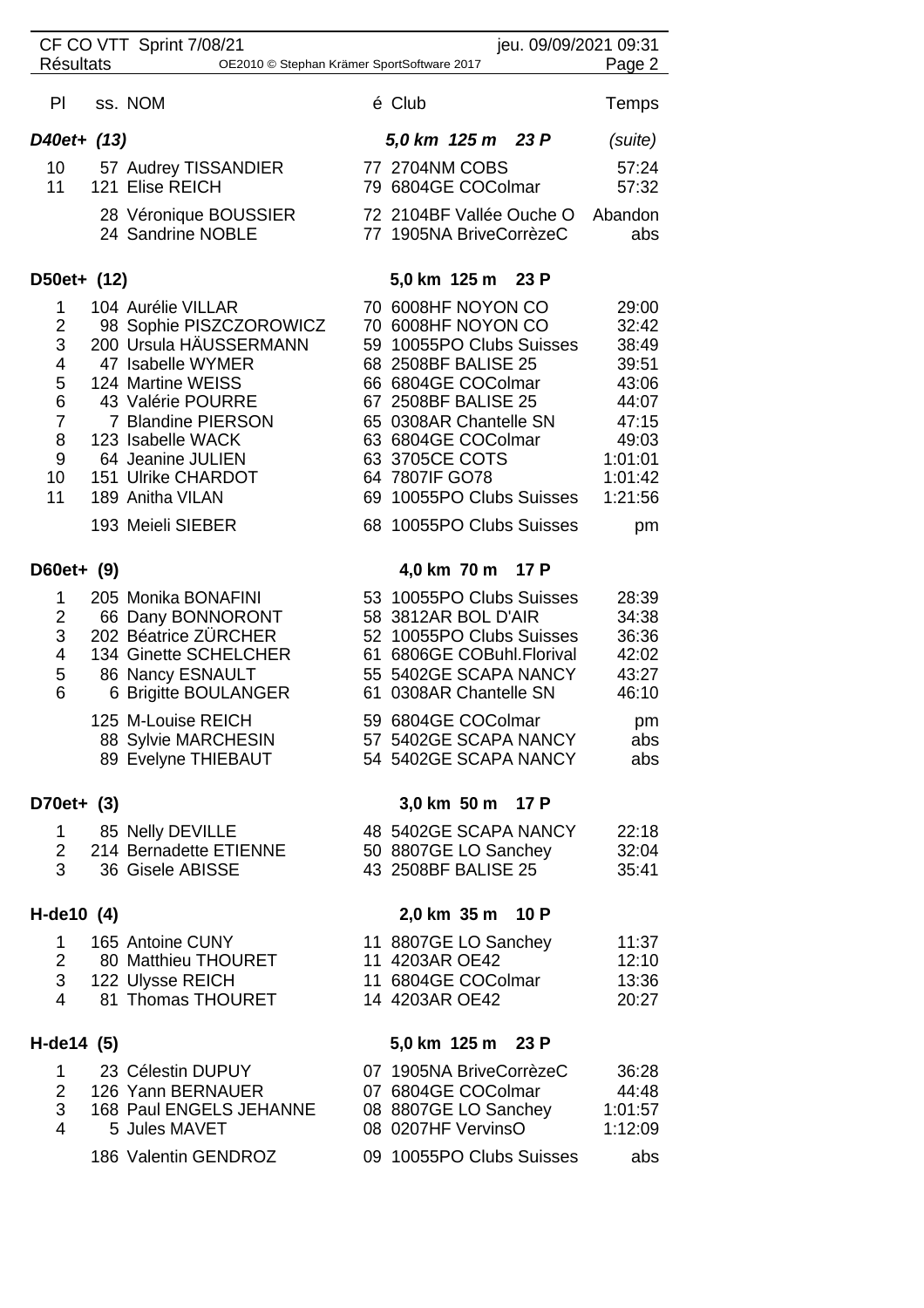| CF CO VTT Sprint 7/08/21<br><b>Résultats</b><br>OE2010 © Stephan Krämer SportSoftware 2017 |  |                                                  |  |                                                    | jeu. 09/09/2021 09:31<br>Page 3 |  |  |  |
|--------------------------------------------------------------------------------------------|--|--------------------------------------------------|--|----------------------------------------------------|---------------------------------|--|--|--|
|                                                                                            |  |                                                  |  |                                                    |                                 |  |  |  |
| PI                                                                                         |  | ss. NOM                                          |  | é Club                                             | Temps                           |  |  |  |
| 5,5 km 145 m 24 P<br>H-de17 (14)                                                           |  |                                                  |  |                                                    |                                 |  |  |  |
| 1                                                                                          |  | 69 Augustin LECLERE                              |  | 05 3812AR BOL D'AIR                                | 28:05                           |  |  |  |
| $\overline{2}$                                                                             |  | 161 Timothy BLOT                                 |  | 04 8807GE LO Sanchey                               | 28:17                           |  |  |  |
| $\sqrt{3}$                                                                                 |  | 17 Antoine LESQUER                               |  | 05 0705AR Raidlink's 07                            | 28:21                           |  |  |  |
| $\overline{4}$                                                                             |  | 97 Hugo PISZCZOROWICZ<br>105 Aubin VILLAR-THIERY |  | 05 6008HF NOYON CO                                 | 28:55                           |  |  |  |
| 5<br>6                                                                                     |  | 55 Millian AVIAS                                 |  | 06 6008HF NOYON CO<br>05 2604AR CROCO              | 29:10<br>29:50                  |  |  |  |
| $\overline{7}$                                                                             |  | 103 Mathieu VAYSSAT                              |  | 04 6008HF NOYON CO                                 | 31:14                           |  |  |  |
| $\overline{7}$                                                                             |  | 145 Jocelin LAURET                               |  | 05 7715IF AS SAMOIS                                | 31:14                           |  |  |  |
| 9                                                                                          |  | 171 Nicolas LECLERC                              |  | 06 8807GE LO Sanchey                               | 33:30                           |  |  |  |
| 10                                                                                         |  | 10 Mattis ARAUJO                                 |  | 04 0705AR Raidlink's 07                            | 34:01                           |  |  |  |
| 11                                                                                         |  | 96 Maxence DENOUAL                               |  | 04 6008HF NOYON CO                                 | 34:10                           |  |  |  |
| 12<br>13                                                                                   |  | 130 Tim DOTT<br>158 Matéo CHEVALIER              |  | 06 6806GE COBuhl.Florival<br>04 8702NA ORIENTATION | 38:14<br>41:54                  |  |  |  |
|                                                                                            |  | 3 Marc BEGUINOT                                  |  | 05 0111AR CO AMBERIEU                              | pm                              |  |  |  |
|                                                                                            |  |                                                  |  |                                                    |                                 |  |  |  |
| $H-de20(6)$                                                                                |  |                                                  |  | 7,0 km 200 m 29 P                                  |                                 |  |  |  |
| 1                                                                                          |  | 15 Albin DEMARET-JOLY                            |  | 01 0705AR Raidlink's 07                            | 34:00                           |  |  |  |
| $\overline{2}$<br>3                                                                        |  | 48 Kylian WYMER<br>212 Flurin SCHNYDER           |  | 01 2508BF BALISE 25<br>03 10055PO Clubs Suisses    | 38:24<br>42:38                  |  |  |  |
| 4                                                                                          |  | 153 Clément THERY                                |  | 03 8404PZ OPA                                      | 45:03                           |  |  |  |
| 5                                                                                          |  | 132 Titouan FORGEARD                             |  | 03 6806GE COBuhl.Florival                          | 54:21                           |  |  |  |
|                                                                                            |  | 99 Théo PISZCZOROWICZ                            |  | 01 6008HF NOYON CO                                 | pm                              |  |  |  |
| H21et+ (19)                                                                                |  |                                                  |  | 7,0 km 200 m 29 P                                  |                                 |  |  |  |
| 1                                                                                          |  | 199 Adrian JÄGGI                                 |  | 98 10055PO Clubs Suisses                           | 32:17                           |  |  |  |
| $\overline{2}$                                                                             |  | 31 Samson DERIAZ                                 |  | 97 2105BF ADOChenôve                               | 32:31                           |  |  |  |
| 3                                                                                          |  | 141 Baptiste FUCHS                               |  | 87 7309AR COCS                                     | 32:38                           |  |  |  |
| 4                                                                                          |  | 187 Simon BRANDLI                                |  | 90 10055PO Clubs Suisses                           | 32:46                           |  |  |  |
| 5<br>6                                                                                     |  | 40 Florian PINSARD<br>209 Beat SCHAFFNER         |  | 96 2508BF BALISE 25<br>73 10055PO Clubs Suisses    | 33:15<br>33:59                  |  |  |  |
| $\overline{7}$                                                                             |  | 42 Jeremi POURRE                                 |  | 98 2508BF BALISE 25                                | 34:12                           |  |  |  |
| 8                                                                                          |  | 163 Yoann COURTOIS                               |  | 94 8807GE LO Sanchey                               | 34:49                           |  |  |  |
| 9                                                                                          |  | 211 Silas HOLTZ                                  |  | 99 10055PO Clubs Suisses                           | 36:54                           |  |  |  |
| 10                                                                                         |  | 60 Alexandre BESSON                              |  | 86 3108OC Absolu'O                                 | 39:18                           |  |  |  |
| 11<br>12                                                                                   |  | 71 Nicolas PINSARD<br>164 Thomas COUVAL          |  | 93 3812AR BOL D'AIR<br>92 8807GE LO Sanchey        | 39:43<br>40:57                  |  |  |  |
| 13                                                                                         |  | 53 Benoit DEROUX                                 |  | 89 2604AR CROCO                                    | 41:35                           |  |  |  |
| 14                                                                                         |  | 100 Judicaël SOLIER                              |  | 82 6008HF NOYON CO                                 | 41:39                           |  |  |  |
| 15                                                                                         |  | 51 Maxime CLAUDE                                 |  | 94 2517BF OTB                                      | 46:44                           |  |  |  |
| 16                                                                                         |  | 54 Joris PAIN                                    |  | 00 2604AR CROCO                                    | 55:48                           |  |  |  |
|                                                                                            |  | 154 Olivier THUAUDET                             |  | 85 8404PZ OPA                                      | pm                              |  |  |  |
|                                                                                            |  | 172 Thomas COURTOIS<br>33 Clément SOUVRAY        |  | 99 8807GE LO Sanchey<br>87 2105BF ADOChenôve       | pm<br>abs                       |  |  |  |
| H40et+ (27)                                                                                |  |                                                  |  |                                                    |                                 |  |  |  |
|                                                                                            |  |                                                  |  | 5,5 km 145 m 24 P                                  |                                 |  |  |  |
| 1<br>$\overline{2}$                                                                        |  | 101 Sebastien THIERY<br>16 David LESQUER         |  | 72 6008HF NOYON CO<br>75 0705AR Raidlink's 07      | 32:15<br>32:44                  |  |  |  |
| 3                                                                                          |  | 119 Yann REICH                                   |  | 77 6804GE COColmar                                 | 34:08                           |  |  |  |
| 4                                                                                          |  | 180 Liam DREW                                    |  | 72 10057PO NZL                                     | 36:04                           |  |  |  |
| 5                                                                                          |  | 195 Mathias ARPAGAUS                             |  | 63 10055PO Clubs Suisses                           | 36:57                           |  |  |  |
| 6                                                                                          |  | 150 Thomas COIRON                                |  | 81 7723IF ANSA                                     | 38:46                           |  |  |  |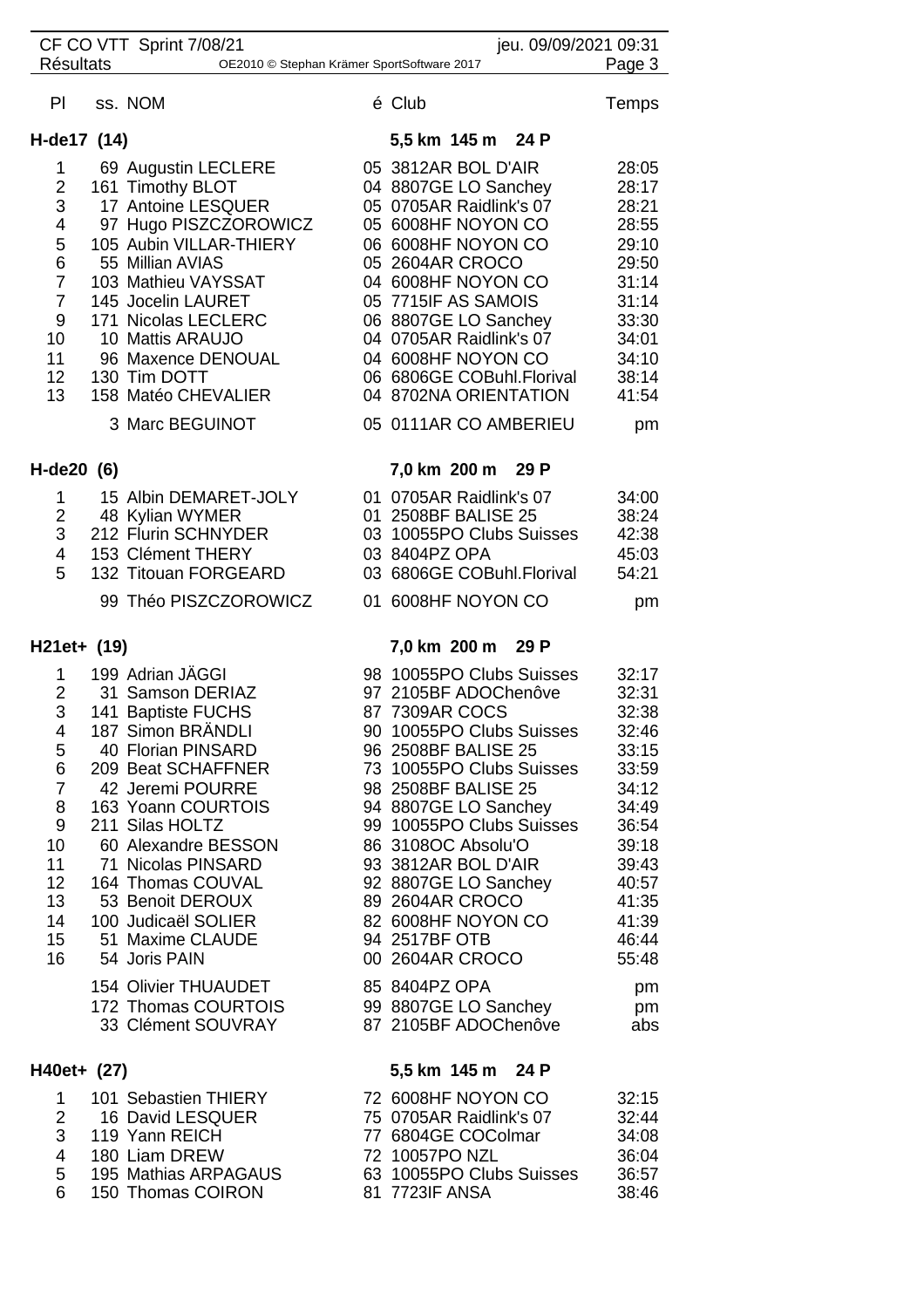| CF CO VTT Sprint 7/08/21                                                                                           |  |                                                                                                                                                                                                                                                                                                                                                                                                                                        | jeu. 09/09/2021 09:31 |                                                                                                                                                                                                                                                                                                                                                                                                                                               |                                                                                                                                                                         |
|--------------------------------------------------------------------------------------------------------------------|--|----------------------------------------------------------------------------------------------------------------------------------------------------------------------------------------------------------------------------------------------------------------------------------------------------------------------------------------------------------------------------------------------------------------------------------------|-----------------------|-----------------------------------------------------------------------------------------------------------------------------------------------------------------------------------------------------------------------------------------------------------------------------------------------------------------------------------------------------------------------------------------------------------------------------------------------|-------------------------------------------------------------------------------------------------------------------------------------------------------------------------|
| <b>Résultats</b><br>OE2010 © Stephan Krämer SportSoftware 2017                                                     |  |                                                                                                                                                                                                                                                                                                                                                                                                                                        |                       |                                                                                                                                                                                                                                                                                                                                                                                                                                               | Page 4                                                                                                                                                                  |
| PI.                                                                                                                |  | ss. NOM                                                                                                                                                                                                                                                                                                                                                                                                                                |                       | é Club                                                                                                                                                                                                                                                                                                                                                                                                                                        | Temps                                                                                                                                                                   |
| H40et+ (27)                                                                                                        |  |                                                                                                                                                                                                                                                                                                                                                                                                                                        |                       | 5,5 km 145 m 24 P                                                                                                                                                                                                                                                                                                                                                                                                                             | (suite)                                                                                                                                                                 |
| 7<br>8<br>9<br>10 <sup>°</sup><br>11<br>12<br>13<br>14<br>15<br>16<br>17<br>18<br>19<br>20<br>21<br>22<br>23<br>24 |  | 79 Hervé THOURET<br>176 Guillaume ORSAL<br>76 Denis VALENTIN<br>59 Yoann TISSANDIER<br>25 Francis DUPUY<br>1 Alain BEGUINOT<br>26 Sébastien GUERARD<br>137 Johann LASOUCHE<br>177 Sylvain MAINGUY<br>68 Quentin LECLERE<br>139 François FLOTAT<br>166 Thibaut CUNY<br>184 Christian EGLIN<br>52 Fabien AVIAS<br>14 Luc COLLE<br>156 Cédric CHEVALIER<br>167 Nicolas ENGELS JEHANNE<br>155 Matthieu BRUN                                |                       | 74 4203AR OE42<br>77 9211IF DSA<br>72 4012NA B.R.O.S<br>76 2704NM COBS<br>74 1905NA BriveCorrèzeC<br>72 0111AR CO AMBERIEU<br>74 2101BF A.B.C.O. DIJON<br>75 6911AR ASUL SPORTS<br>78 9211IF DSA<br>77 3812AR BOL D'AIR<br>80 7305AR ECHO 73<br>76 8807GE LO Sanchey<br>70 10055PO Clubs Suisses<br>74 2604AR CROCO<br>77 0705AR Raidlink's 07<br>79 8702NA ORIENTATION<br>77 8807GE LO Sanchey<br>79 8405PZ LUBO                             | 38:52<br>39:09<br>39:51<br>40:14<br>40:51<br>42:17<br>42:58<br>43:11<br>44:02<br>44:36<br>46:18<br>46:34<br>46:50<br>47:05<br>50:39<br>51:35<br>59:22<br>1:12:18        |
|                                                                                                                    |  | 190 Patrick IMBODEN<br>160 Johan BLOT<br>185 Raoul GENDROZ                                                                                                                                                                                                                                                                                                                                                                             |                       | 71 10055PO Clubs Suisses<br>75 8807GE LO Sanchey<br>78 10055PO Clubs Suisses                                                                                                                                                                                                                                                                                                                                                                  | pm<br>pm<br>abs                                                                                                                                                         |
| $H50et+ (25)$                                                                                                      |  |                                                                                                                                                                                                                                                                                                                                                                                                                                        |                       | 5,5 km 145 m 24 P                                                                                                                                                                                                                                                                                                                                                                                                                             |                                                                                                                                                                         |
| 1<br>$\overline{2}$<br>3<br>4<br>5<br>6<br>7<br>8<br>9<br>10<br>11<br>12<br>13<br>14<br>15<br>16<br>17<br>18<br>19 |  | 147 Frédéric PINSARD<br>183 Stefan PFISTER<br>188 Thomas BOSSI<br>29 Jean-Charles LALEVEE<br>74 Jurg NIGGLI<br>138 Jean-Michel BETTINGER<br>41 Alain POURRE<br>61 Gilles PINNA<br>94 Jean-Luc DENOUAL<br>175 Didier GROSHENS<br>108 Eudes PHILIPPE<br>21 Andreas GROTE<br>9 Pascal LAFANECHERE<br>109 Renaud PHILIPPE<br>65 Philippe JULIEN<br>173 Laurent LECLERC<br>92 Frederic VIRY<br>127 Alain REICH<br>113 Jean Luc CLAUDEPIERRE |                       | 64 7715IF AS SAMOIS<br>68 10055PO Clubs Suisses<br>65 10055PO Clubs Suisses<br>60 2104BF Vallée Ouche O<br>67 3913BF O'JURA<br>66 7004BF V.H.S.O.<br>63 2508BF BALISE 25<br>66 3204OC CARTO 32<br>68 6008HF NOYON CO<br>62 9202IF Garde Rép.<br>67 6701GE COSE<br>64 1403NM O. CAENNAISE<br>64 0309AR CAP 03<br>70 6701GE COSE<br>64 3705CE COTS<br>70 8807GE LO Sanchey<br>66 5402GE SCAPA NANCY<br>53 6804GE COColmar<br>64 6804GE COColmar | 32:31<br>32:52<br>32:59<br>35:01<br>35:27<br>38:03<br>38:32<br>40:12<br>40:35<br>41:25<br>42:19<br>43:52<br>44:52<br>45:57<br>46:07<br>47:20<br>47:54<br>47:59<br>50:01 |
|                                                                                                                    |  | 102 Gilles VAYSSAT<br>46 Eddie WYMER<br>117 Philippe RAVENEL<br>129 Pascal DOTT<br>82 Franck REINEN<br>83 Fabrice LHOMME                                                                                                                                                                                                                                                                                                               |                       | 68 6008HF NOYON CO<br>67 2508BF BALISE 25<br>63 6804GE COColmar<br>68 6806GE COBuhl.Florival<br>64 4504CE ASCO ORLEAN<br>70 4504CE ASCO ORLEAN                                                                                                                                                                                                                                                                                                | pm<br>pm<br>pm<br>pm<br>pm<br>abs                                                                                                                                       |